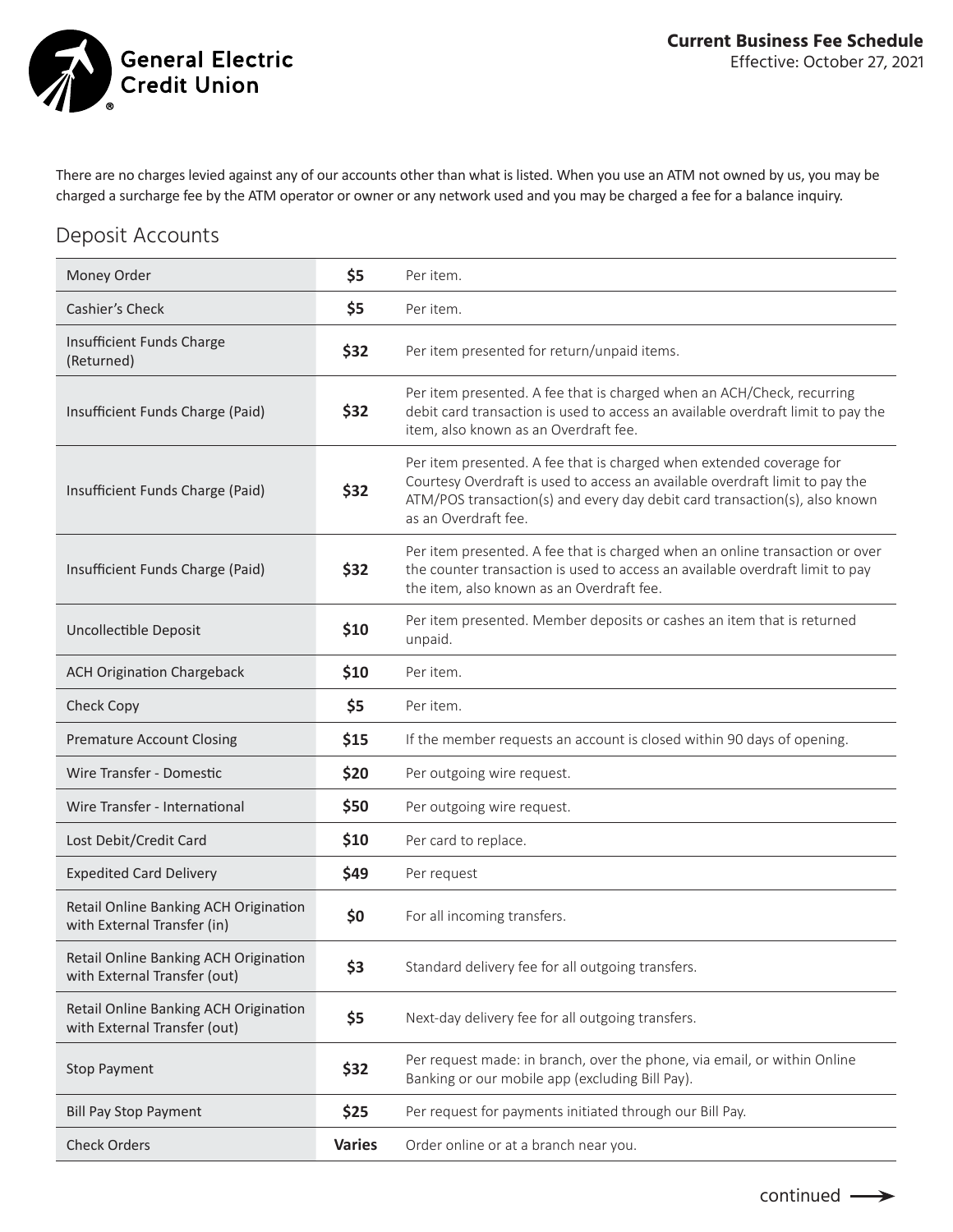| ATM Withdrawal at Foreign ATMs | \$3        | Per item at an ATM outside of our network. In-network ATMs include: GECU,<br>Allpoint, MoneyPass, CULIANCE, and Fifth Third ATMs. Additional fees may<br>be charged by an ATM provider, if not in-network. |
|--------------------------------|------------|------------------------------------------------------------------------------------------------------------------------------------------------------------------------------------------------------------|
| ATM Empty Envelope Deposit     | <b>S25</b> | Per item.                                                                                                                                                                                                  |
| <b>Escheatment Processing</b>  | <b>S20</b> | Per item.                                                                                                                                                                                                  |
| Inactive Account               | \$6        | Per month during inactivity period on savings account, checking, or money<br>market account.                                                                                                               |

# Simply Free Business Checking

| Transaction  | \$0.25 | Per transaction. The first 500 transactions are free. Transactions exceeding<br>500 per month will incur this fee.<br>Transaction includes: Cleared checks, debit card withdrawal, ACH debits/<br>credits, deposited transactions (per fund type and per transaction type, and<br>over-the-counter withdrawal). |
|--------------|--------|-----------------------------------------------------------------------------------------------------------------------------------------------------------------------------------------------------------------------------------------------------------------------------------------------------------------|
| Cash Deposit | \$0.25 | Per \$100. The first \$10,000 cash deposit is free. Cash deposits exceeding<br>\$10,000 per month will incur this fee.                                                                                                                                                                                          |

## Premier Business Checking

| <b>Monthly Maintenance</b> | \$15   | Per month. The \$15 monthly fee can be avoided if the account maintains a<br>\$10,000 or greater daily balance.                                                                                                                                                                                                 |
|----------------------------|--------|-----------------------------------------------------------------------------------------------------------------------------------------------------------------------------------------------------------------------------------------------------------------------------------------------------------------|
| Transaction                | \$0.25 | Per transaction. The first 500 transactions are free. Transactions exceeding<br>500 per month will incur this fee.<br>Transaction includes: Cleared checks, debit card withdrawal, ACH debits/<br>credits, deposited transactions (per fund type and per transaction type, and<br>over-the-counter withdrawal). |
| Cash Deposit               | \$0.25 | Per \$100. The first \$10,000 cash deposit is free. Cash deposits exceeding<br>\$10,000 per month will incur this fee.                                                                                                                                                                                          |

#### Miscellaneous Fees

| <b>Account Research</b>                     | \$30  | Per hour; minimum one hour charge.           |
|---------------------------------------------|-------|----------------------------------------------|
| Court Order Processing/<br>Garnishment/Levy | \$40  | Per item.                                    |
| Duplicate IRS Reporting Form                | \$5   | Per request.                                 |
| <b>Enhanced Business Online Banking</b>     | \$10  | Per month.                                   |
| On-Us Check Cashing                         | \$5   | Per request for non-members.                 |
| Overnight Mail                              | \$25  | Per request.                                 |
| Returned Statement                          | \$5   | Per statement for incorrect mailing address. |
| Safe Deposit Box Drilling                   | \$225 | Per request.                                 |
| Safe Deposit Box Replacement Key            | \$25  | Per request.                                 |
| <b>Statement Copy</b>                       | \$5   | Per request for additional copy.             |